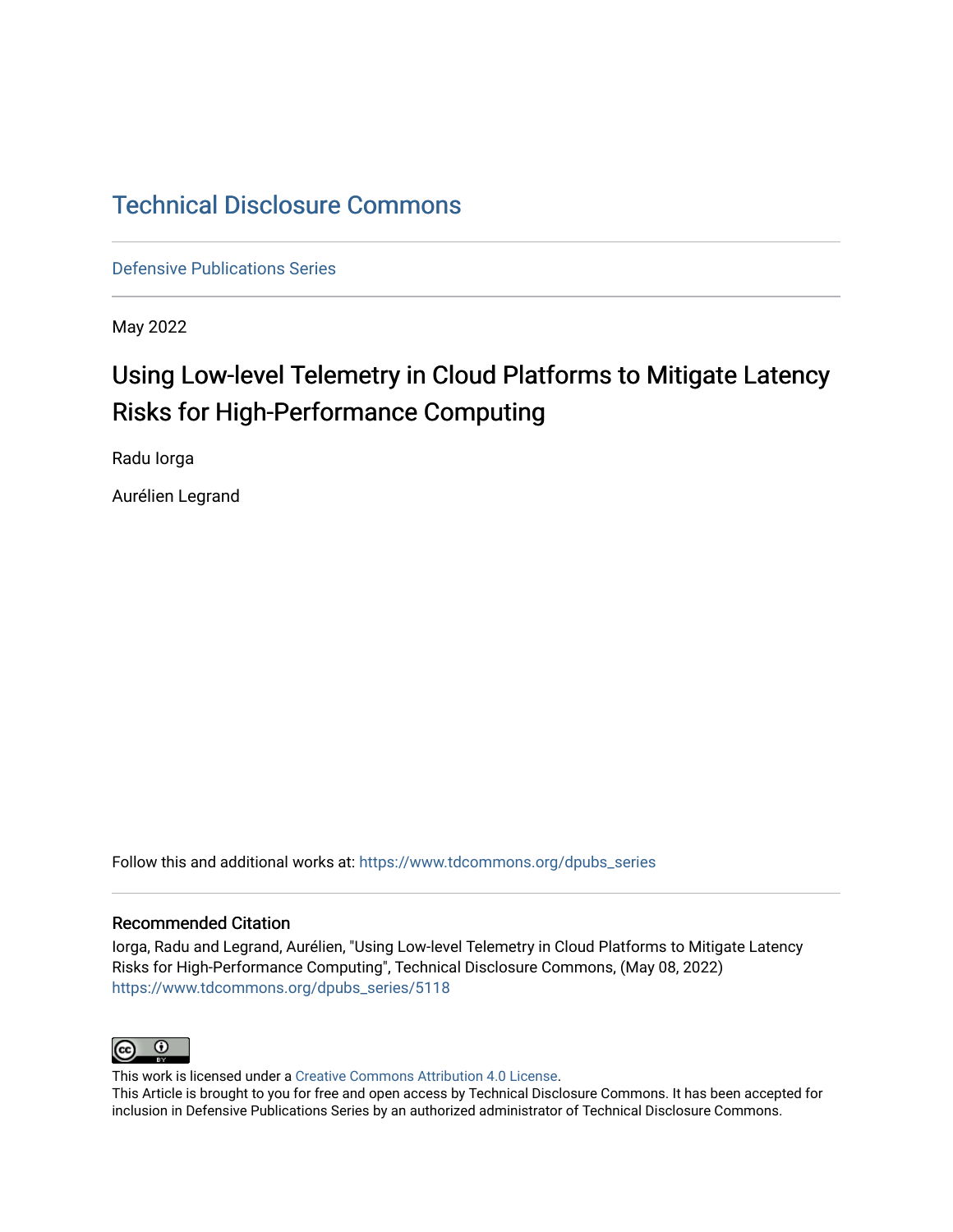### **Using Low-level Telemetry in Cloud Platforms to Mitigate Latency Risks for High-Performance Computing**

#### ABSTRACT

Latency minimization is critical to high-performance computing (HPC). Network monitoring tools that rely on out-of-band data to control latency cannot assist latency-sensitive network workloads in real time. This disclosure describes techniques that combine in-band network telemetry (INT) with the software-defined network (SDN) controller used by the cloud platform to mitigate HPC latency. INT gathers hardware-level information about buffer and queue utilization. Such information is used by the cloud SDN controller to make changes to the virtual environment. The SDN controller can directly affect decisions of the HPC master node relating to the assignment of tasks to worker nodes. The techniques leverage the deep, hardwarelevel information about potential latency issues signaled by buffer accumulations to inform cloud-HPC scheduling algorithms.

#### KEYWORDS

- High-Performance Computing
- Cluster computing
- Network telemetry
- Software-defined network (SDN)
- Spine-leaf topology
- SDN controller
- HPC master
- Congestion control
- Machine learning model
- Buffer utilization
- Queue occupancy
- Network monitoring tool
- Latency-sensitive application
- Top-of-the-rack (ToR) switch
- Virtual machine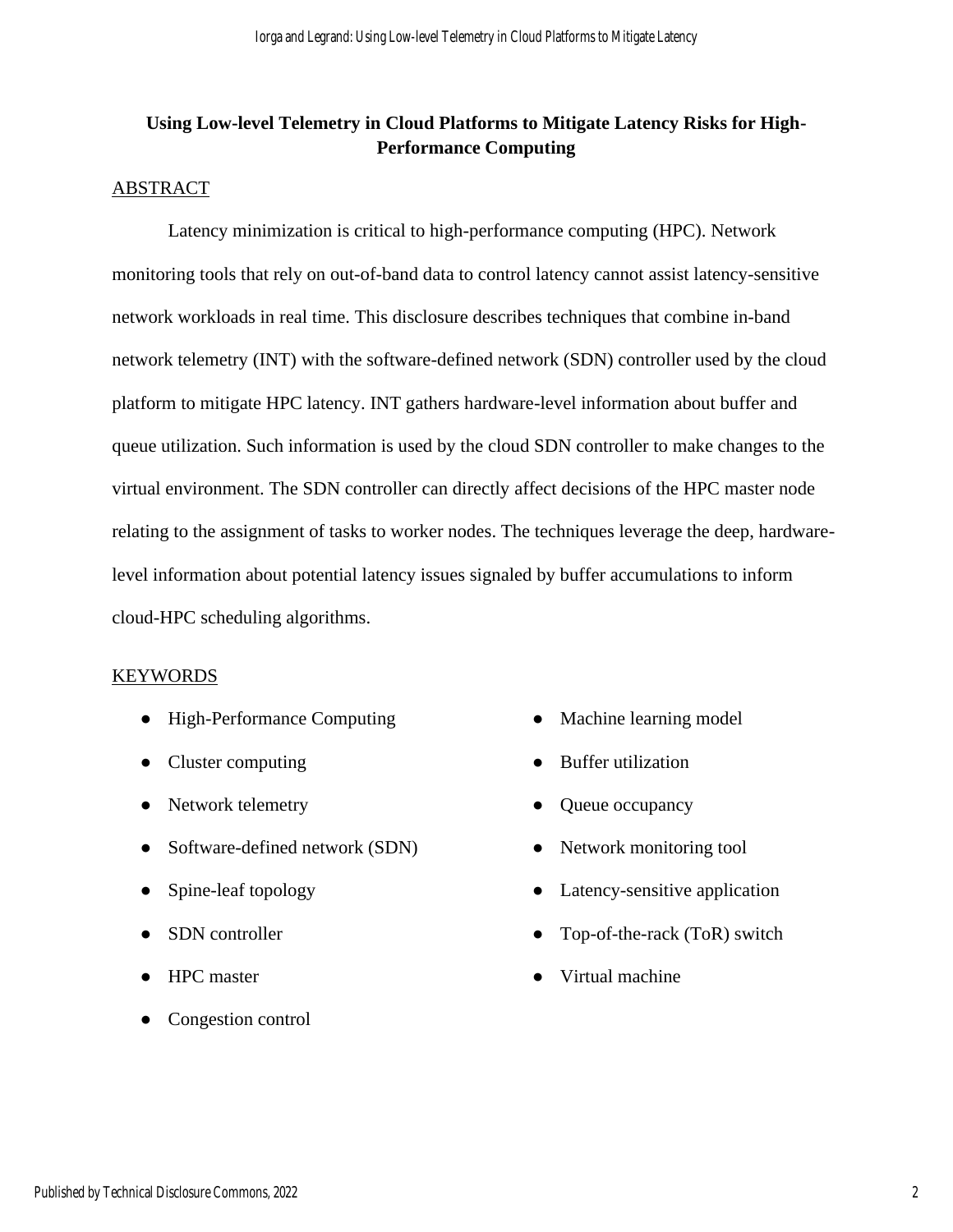#### **BACKGROUND**

From a network standpoint, a major challenge in high-performance computing (HPC) is latency minimization. Some HPC applications, e.g., weather-related applications, are sensitive to latency [1]. Currently, network monitoring tools rely on out-of-band data. However, such tools cannot assist latency-sensitive network workloads in real-time.

Traditional low-latency techniques in HPC, e.g., InfiniBand [3], are expensive, compared, e.g., to gigabit ethernet. Moreover, in cloud environments, there is very little InfiniBand support. Another way of minimizing latency in cloud environments is to group working nodes and their associated virtual machines as closely as possible, ideally in the same rack connected by a top-of-the-rack (ToR) switch. However, even in this configuration, depending on traffic patterns, the ToR can become congested and latency can increase.

An existing technique analyzes buffer utilization by extracting ASIC information [4]. However, this technique requires an inordinately large amount of data for each network node, resulting in very high computational expense. Also, it is difficult to correlate buffers with physical ports.



**Fig. 1: High-Level view of the INT protocol**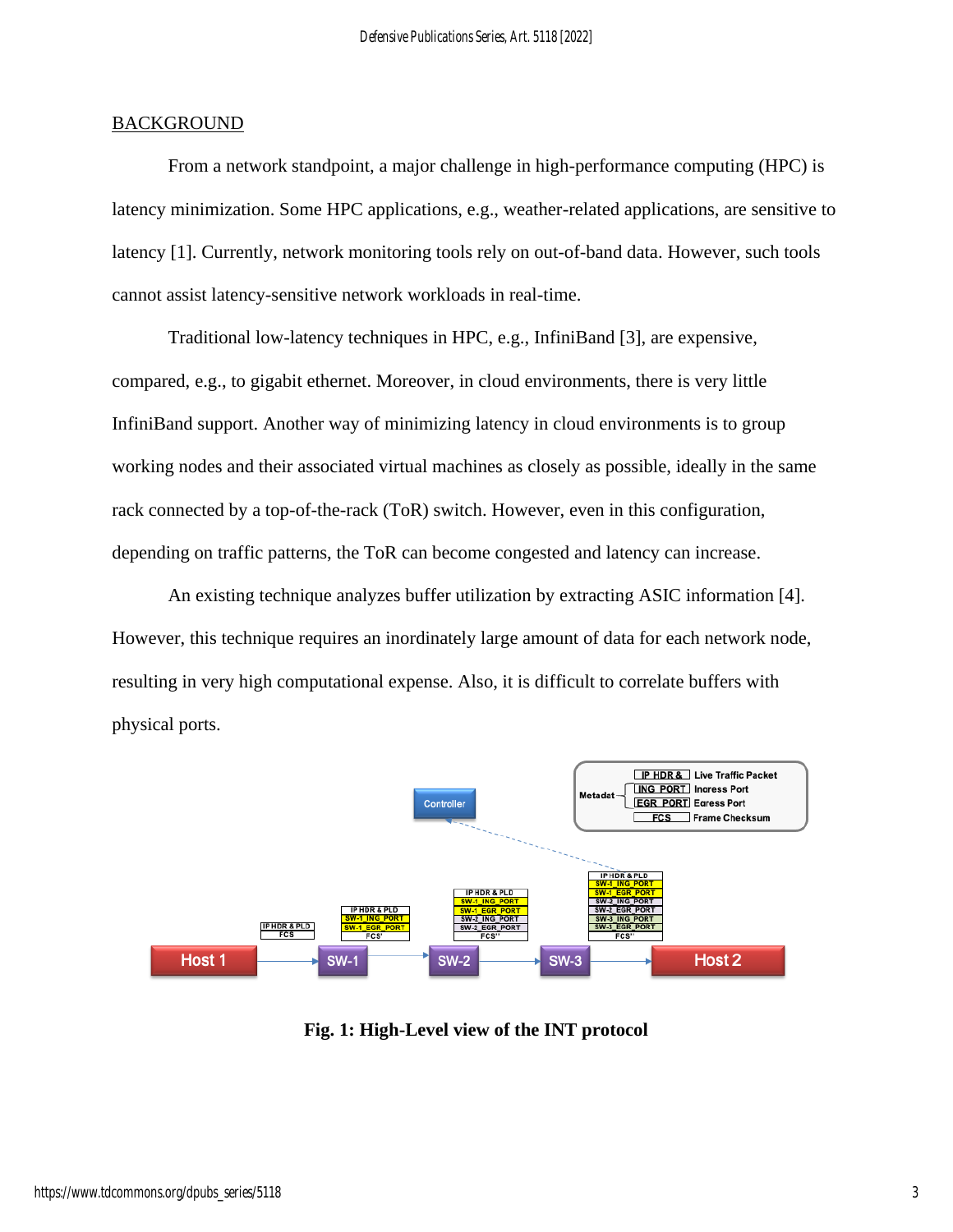Inband Network Telemetry (INT) is a technology that can offer in-depth information about lowlevel latency. The INT protocol is illustrated in Fig. 1 and is described below.

- a. Host1 sends traffic to Host2.
- b. Switch-1 (SW1) samples traffic from the original stream, e.g., makes a copy without modifying the original packet. This ensures that the INT packet follows the exact same path as the original packet.
- c. SW1 adds metadata to the INT packet and marks the packet as being INT. The metadata includes such as node ID, ingress port and timestamp (in nanoseconds), egress port, timestamp, link utilization, queue occupancy, buffer occupancy, etc.
- d. Upon seeing an incoming packet marked as INT, switch-2 (SW2) adds its own metadata.
- e. Upon seeing an incoming packet marked as INT, switch-3 (SW3) adds its own metadata. SW3 being the last hop before the host, it does not forward the packet; rather, it redirects it to a controller for analysis. The analysis itself is out of scope for the INT protocol. Note that the last hop switch before the host is known (for example the final leaf switch in a spine/leaf topology).

Information about buffers and queues can be gathered even if the collected information does not apply to the ingress/egress ports of the current flow. In-depth information about the accumulation of buffers inside the network equipment can be valuable to latency sensitive HPC applications.

#### **DESCRIPTION**

This disclosure describes techniques that combine in-band network telemetry (INT) [2] with the software-defined network (SDN) controller used by the cloud platform to mitigate HPC latency. INT gathers hardware-level information about buffer and queue utilization. Such information is used by the cloud SDN controller to make subtle changes to the virtual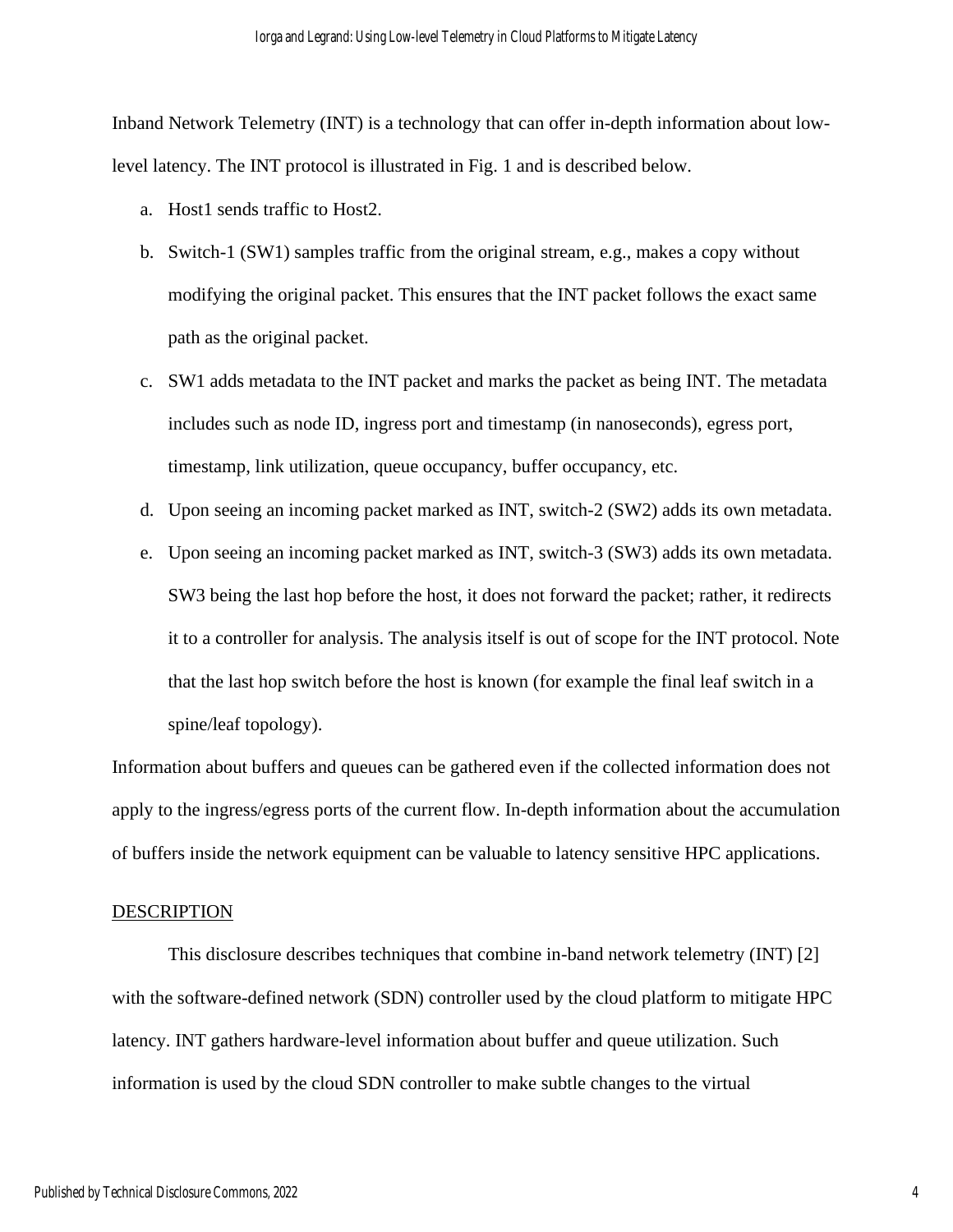environment. The changes to the SDN layer only affect latency-sensitive HPC workloads. The SDN controller can directly affect decisions of the HPC master node relating to the assignment of tasks to worker nodes. Effectively, the techniques leverage the deep, hardware-level information about potential latency issues signaled by buffer accumulations to inform cloud-HPC scheduling algorithms.



**Fig. 2: Cloud HPC architecture with INT support**

Fig. 2 illustrates an example of cloud HPC architecture with INT support. Hardware equipment sits in a physical network (or layer, 202), which also runs the INT protocol. The example illustrates a spine-leaf topology, common in data centers, although the techniques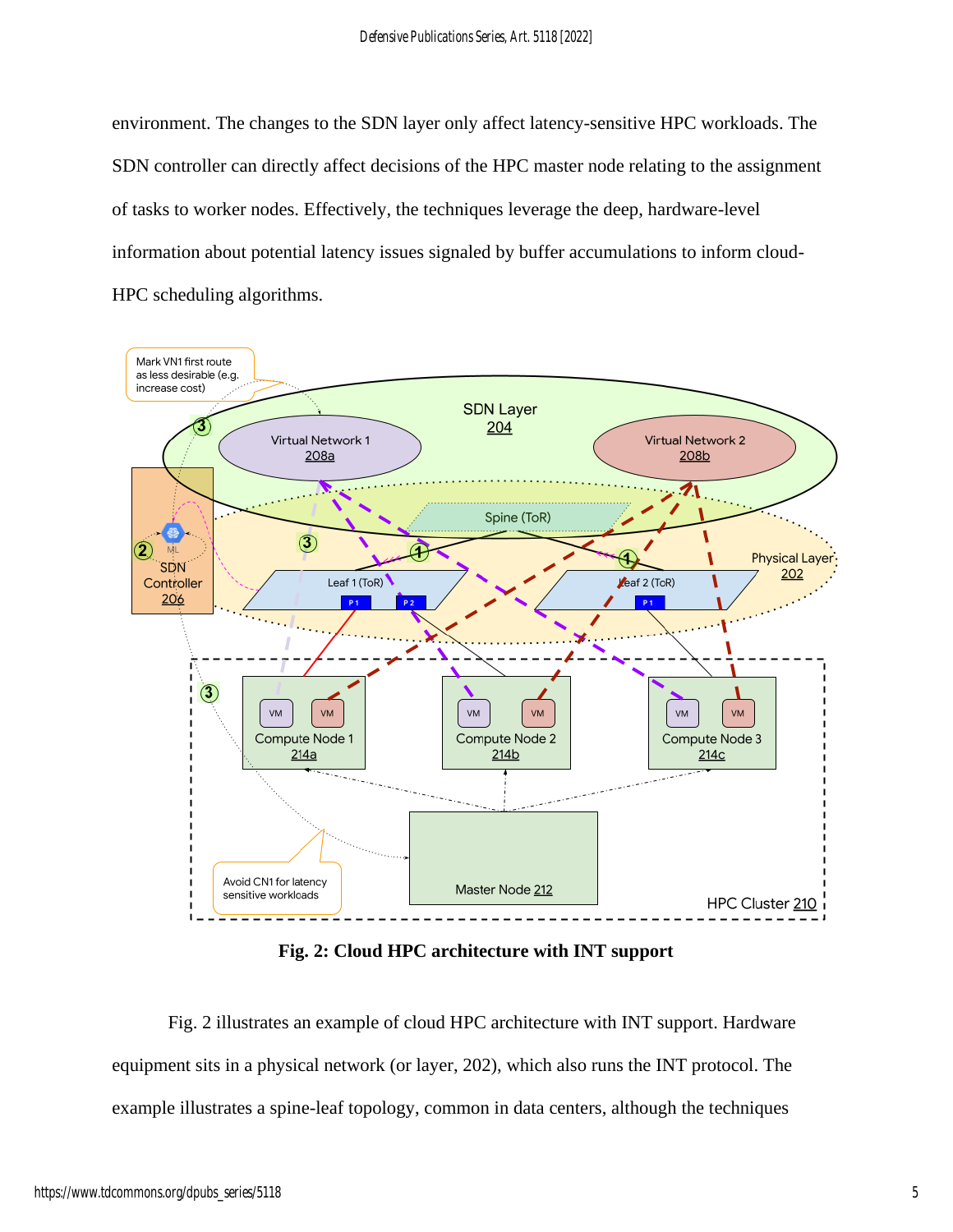described herein are applicable to any topology. Over the physical network is an overlay (or SDN) layer (204), where the SDN controller (206) creates virtual networks (208a-b). The SDN controller sits between the two layers and receives information from the physical layer. Correlating to Fig. 1, the SDN controller is also the INT controller where node metadata is collected. An HPC cluster (210) comprises a master node (212) and compute nodes (214a-c) where the workload virtual machines (VMs) are running. The compute nodes can host VMs from several different virtual networks, and it is not necessary that all VMs are running HPC latencysensitive jobs.

In the cloud clusters that run HPC workloads, continuous flows are started along with the associated INT ❶. Depending on the topology the flows cover network nodes serving HPC workloads. Leaf 1 ToR sends metadata to the SDN controller. Inside the SDN controller there can be several ways to analyze the metadata ❷, e.g.,

- a. A simple checking mechanism for congestion.
- b. A machine learning (ML) model that predicts latency based on historical values of the buffers and queue utilization. This is unlike a simple anomaly detection because, for example, one short spike in buffer utilization is no reason for latency to necessarily increase. The ML model outputs a latency probability vector as illustrated in the example Table 1.

| <b>Physical Port</b> | 10-100 ns | 100-1000 ns | >1ms |
|----------------------|-----------|-------------|------|
| P1                   | 90%       | 80%         | 60%  |
| P2                   | 70%       | 60%         | 40%  |

**Table 1: Example latency probability vectors at ports P1 and P2 predicted by a machine learning model. In this example, there is a higher probability of congestion at Port P1, and a lesser probability of congestion at Port P2**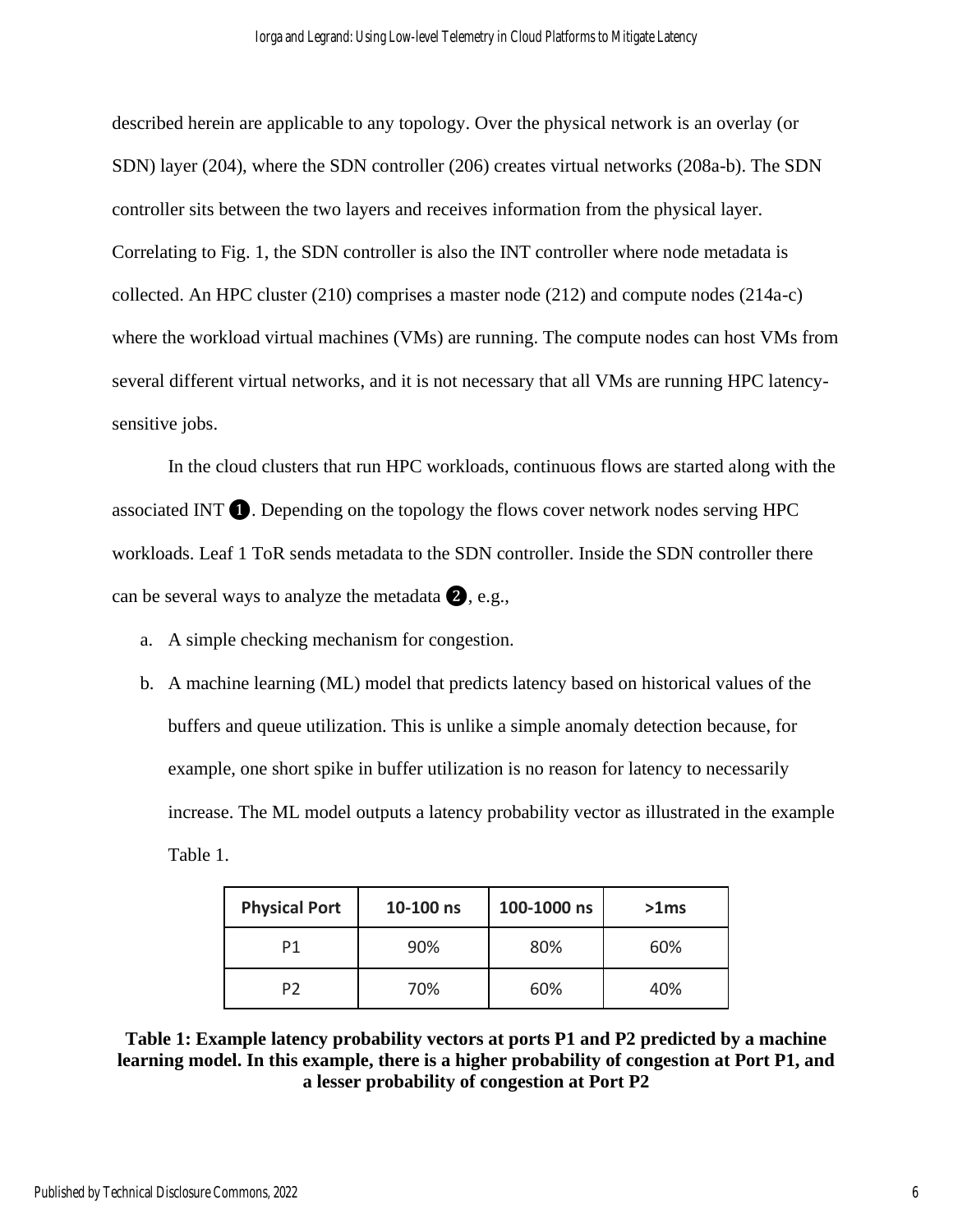Once latency increase is detected or predicted (e.g., in port P1 of Table 1), several latency-ameliorating actions can take place ❸, for example,

- a. Notify the HPC master that P1 of ToR1 is experiencing (or is expected to experience) congestion and increased latency. If the HPC Master has working jobs on compute node 1, it can attempt to move the workload to an unaffected compute node. The master node can also move the workload VM to compute node 2, provided that port P2 of Leaf1 is unaffected by the present or anticipated congestion.
- b. The SDN controller can increase the cost of the virtual link using port1 P1 of Leaf1 such that the HPC master does not schedule latency-sensitive jobs on compute node 1. To ensure that non-sensitive scheduling remains unaffected, a latency cost can be imposed, as illustrated in the example of Table 2.

| <b>Virt Link</b><br>ID | <b>Virt Network</b><br>ID | <b>Physical</b><br>link | <b>Cost</b> | Latency cost |
|------------------------|---------------------------|-------------------------|-------------|--------------|
| 1                      |                           | L1/P1                   | 100         | 1000         |
| 2                      |                           | L1/P2                   | 100         | 500          |
| 1                      |                           | L1/P1                   | 100         | 1000         |

#### **Table 2: Example of latency costs**

The imposition of a latency cost causes the HPC scheduling algorithm to consider the latency of a virtual path. Based on the vector of latency probabilities, costs can be adapted such that the HPC master can schedule to the least risky compute node. For example, if virtual network 2 is not hosting a latency-sensitive workload, nothing changes for virtual network 2. If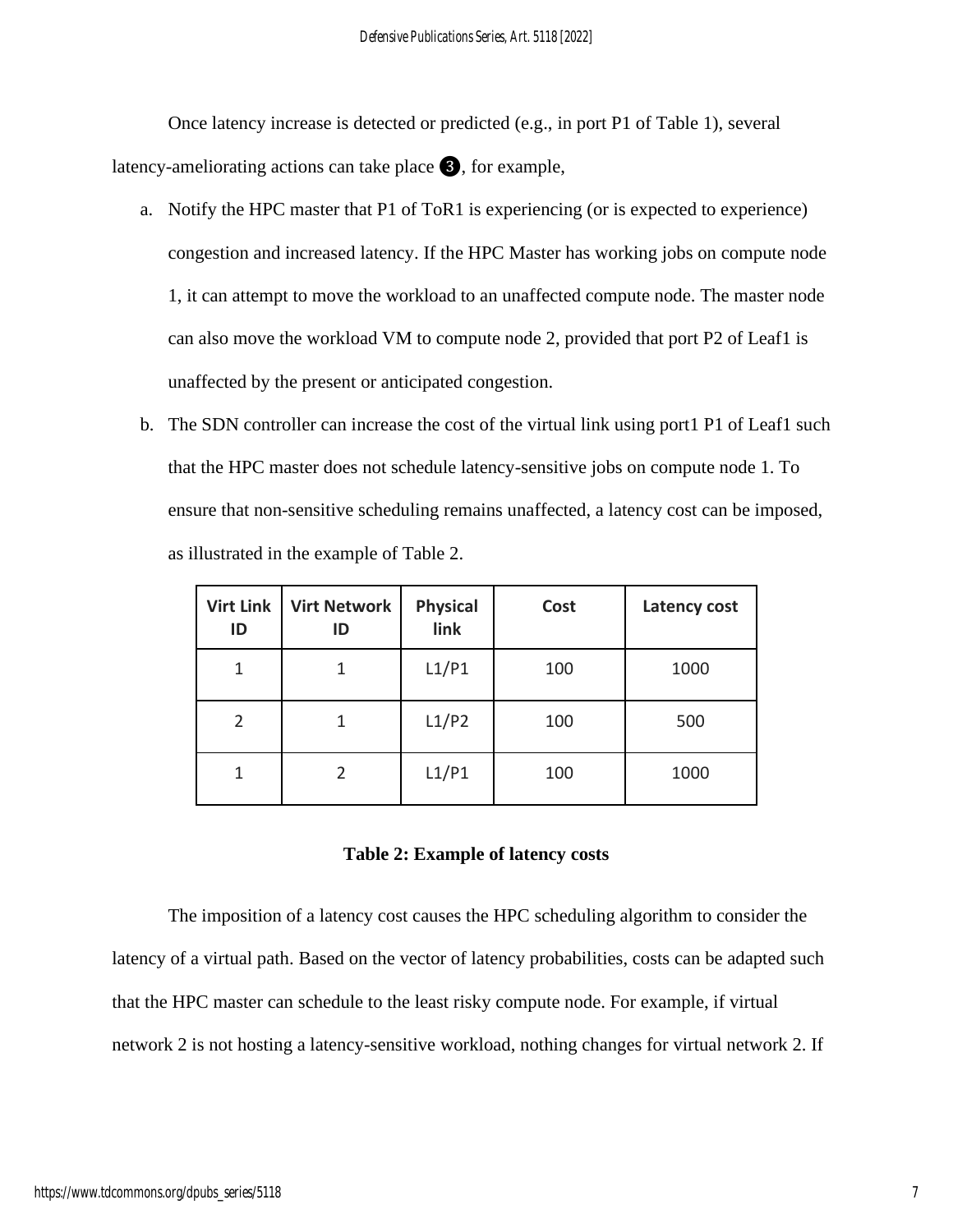port P2 of Leaf1 is unaffected by the actual/predicted congestion nothing changes for port P2 of Leaf1 (this is reflected in the latency cost).



**Fig. 3: Workflows at the SDN controller and at the HPC master node**

Fig. 3 summarizes the workflows at the SDN controller and at the HPC master node. At the SDN controller, INT metadata (302) is used to train (offline and/or online) a machine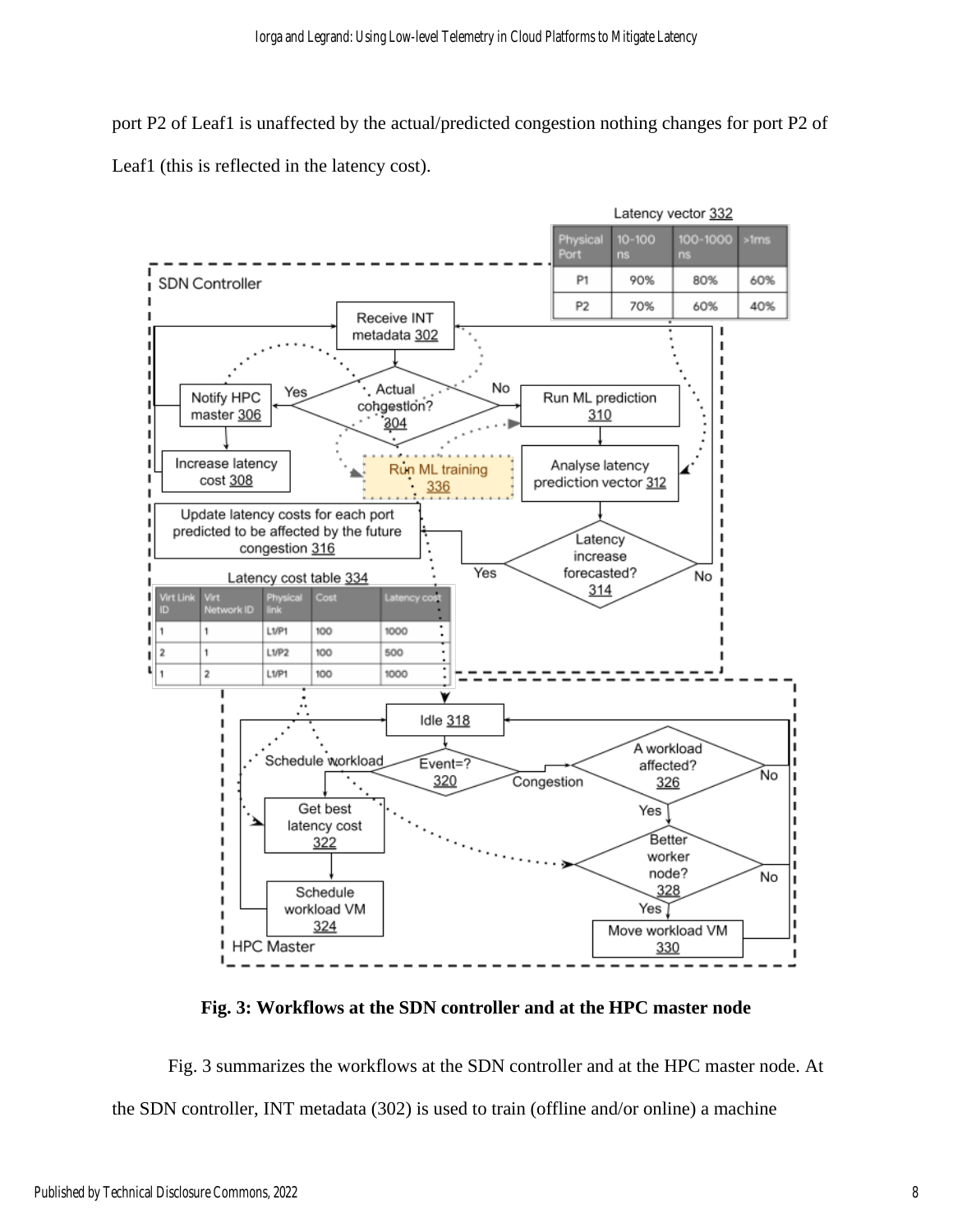learning (ML) model (336). During operation, INT metadata is tested to detect congestion (304). If congestion is detected, the HPC master node is notified (306) and the latency cost is increased (308). If no congestion is detected, the ML predictor is run (310). The result of ML prediction, e.g., a latency vector (332), is analyzed (312). If an increased latency is predicted (314), the latency costs in the latency cost table (334) are updated for ports predicted to be affected by congestion in the near future (316).

The workflow at the HPC master node is idle (318) until it receives a notification from the SDN controller. Depending on the event (320), the HPC master node schedules the workload by getting the best latency cost (322) from the latency cost table and by selecting an appropriate virtual machine (324). If congestion is detected at the SDN controller, the HPC master node identifies affected workloads (326). If there are any affected workloads, a better worker node is sought (328) from the latency cost table, and, if a better worker node is found, the workload is moved to the appropriate virtual machine (330).

#### **CONCLUSION**

This disclosure describes techniques that combine in-band network telemetry (INT) with the software-defined network (SDN) controller used by the cloud platform to mitigate HPC latency. INT gathers hardware-level information about buffer and queue utilization. Such information is used by the cloud SDN controller to make changes to the virtual environment. The SDN controller can directly affect decisions of the HPC master node relating to the assignment of tasks to worker nodes. The techniques leverage the deep, hardware-level information about potential latency issues signaled by buffer accumulations to inform cloud-HPC scheduling algorithms.